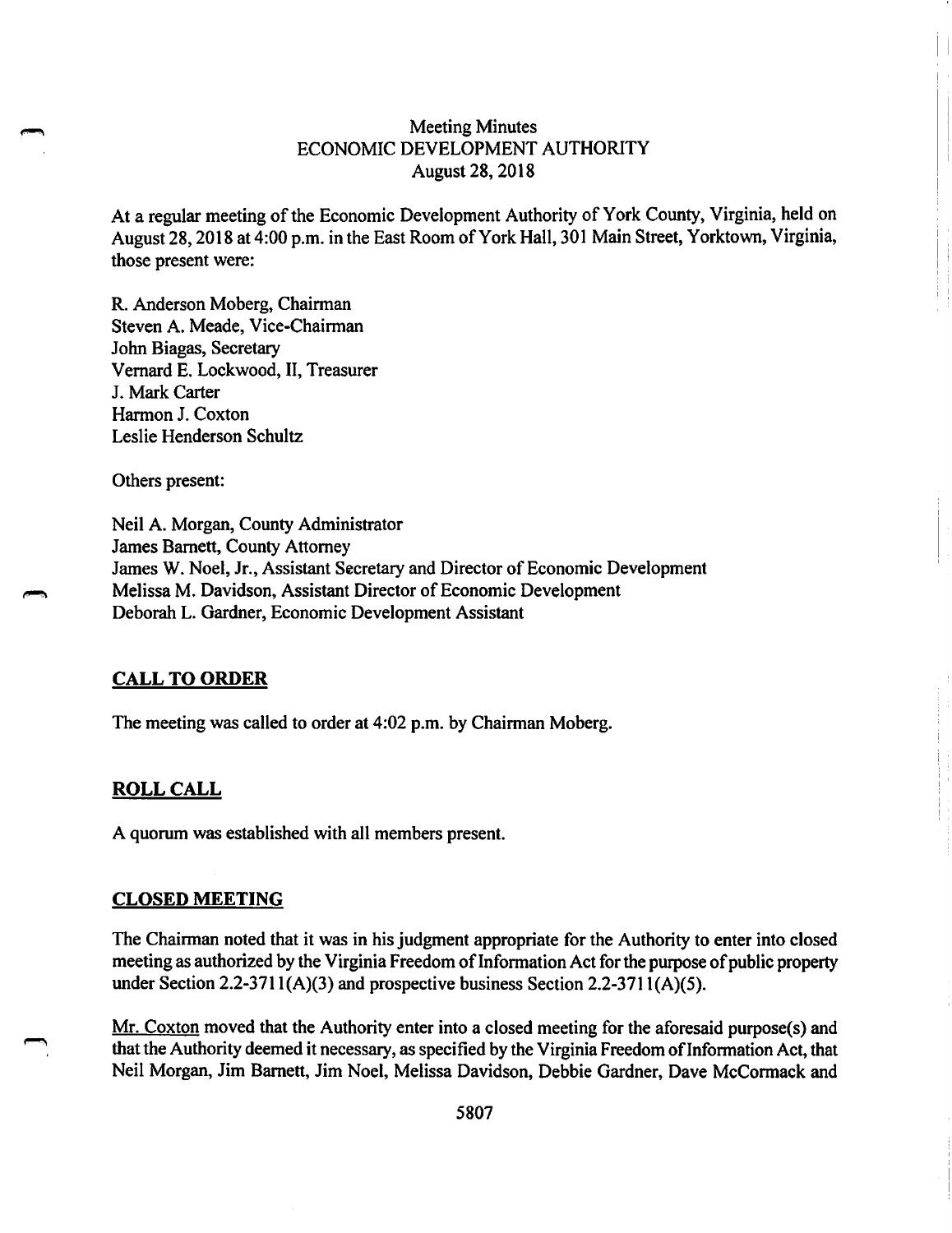Emily Sanfratella be present during the closed meeting. This motion was seconded by Mr. Meade and approved.

On roll call the vote was:

Yea: (7) Biagas, Carter, Coxton, Lockwood, Meade, Schultz, Moberg Nay: (0)

The Authority entered into closed meeting at 4:04 p.m.

#### **RETURN FROM CLOSED MEETING**

The Authority returned to open meeting at 5:06 p.m.

# **ROLL CALL VOTE CERTIFYING COMPLIANCE WITH SECTION 2.2-3711.1 D OF THE CODE OF VIRGINIA**

Mr. Carter moved that, to the best of each members' knowledge, only public business matters lawfully exempted from the open meeting requirements specified under the Virginia Freedom of Information Act were discussed in closed meeting, and that only such public business matters related to public property under Section 2.2-371 l(A)(3) and prospective business Section 2.2-371 l(A)(S) were discussed during closed meeting. Mr. Lockwood seconded this motion.

The Chairman stated that if any member of the Authority believed that there was a departure from the requirements of the Virginia Freedom of Information Act, that the member was required by law to state his objection prior to the vote, indicating the substance of the departure that in his judgment had taken place. No such objection was raised. The roll call was as follows:

On roll call the vote was:

Yea: (7) Carter, Coxton, Lockwood, Meade, Schultz, Biagas, Moberg Nay: (0)

#### **CITIZENS' COMMENT PERIOD**

None.

#### **NEW BUSINESS**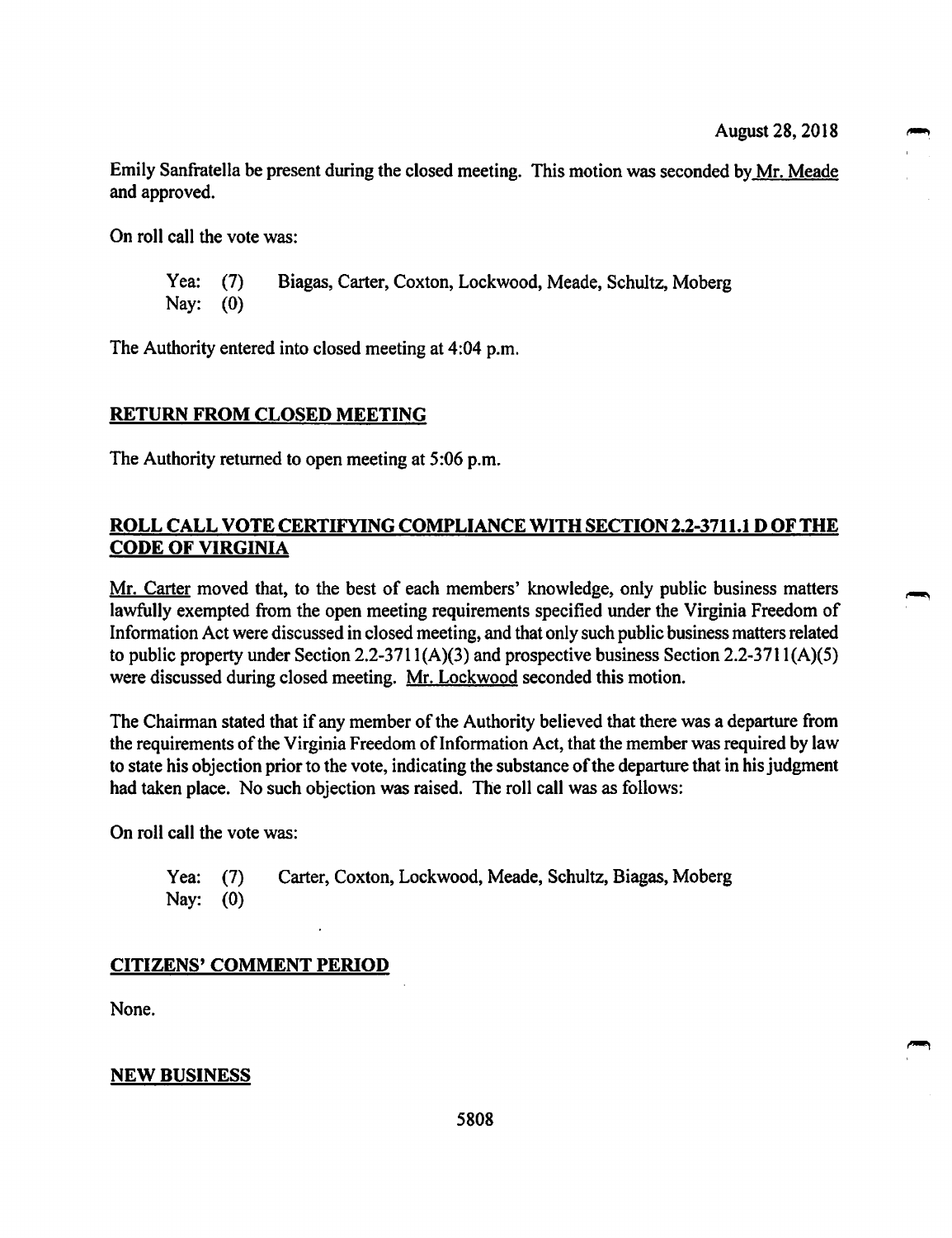#### CASA PEARL

Mr. John Hopke, Ms. Chelsea Maksimowicz and Mr. Michael Maksimowicz appeared to provide an update on the renovations of the Casa Pearl Restaurant, 722 Merrimac Trail, Williamsburg. They explained that unforeseen expenses occurred due to the age of the building and the utilities, and they are now over budget with the building renovations. Ms. Maksimowicz stated, because ofthe budget overages, they would not be able to afford the awnings, which range in price from \$34,960 to \$40,000. She provided the original drawings with the awnings and said the building would be more aesthetically appealing and energy efficient with the awnings. She is asking the EDA to consider providing another grant to cover the cost of the proposed awnings - \$40,000 for galvanized awnings or \$34,960 for non-galvanized awnings.

Mr. Morgan asked for the overall cost of the project and the anticipated opening date.

Mr. Hopke stated as of now, the overall cost is \$IM and the opening date is scheduled for October 21, 2018.

Mr. Biagas asked if they would have the operational funds necessary to get them through the first two or three months after opening.

Mr. Hopke noted they did have the funds.

The Casa Pearl folks left the meeting at 5: 13 p.m.

Mr. Coxton mentioned the previous grant that they were given.

Mr. Noel noted it was \$14,247 for the Demolition Loan Program to remove the gas canopy; and \$36,120 for landscaping and asbestos removal.

Mr. Coxton suggested the EDA provide them a lesser amount, perhaps one-half or \$25,000.

Mr. Lockwood recommended the EDA provide them a \$30,000 grant and \$10,000 loan.

Mr. Biagas stated his support for the grant because they have taken a blighted property and upgraded it to something that is going to be income-producing, and have also made improvements to enhance the corridor. He stated he did not see where \$40K was not that much money for supporting this investment.

Mr. Morgan agreed that they should help to make this happen since the couple have taken one of the worst properties in the corridor and fixed it up. He noted this is just what the County has wanted with respect to blighted properties.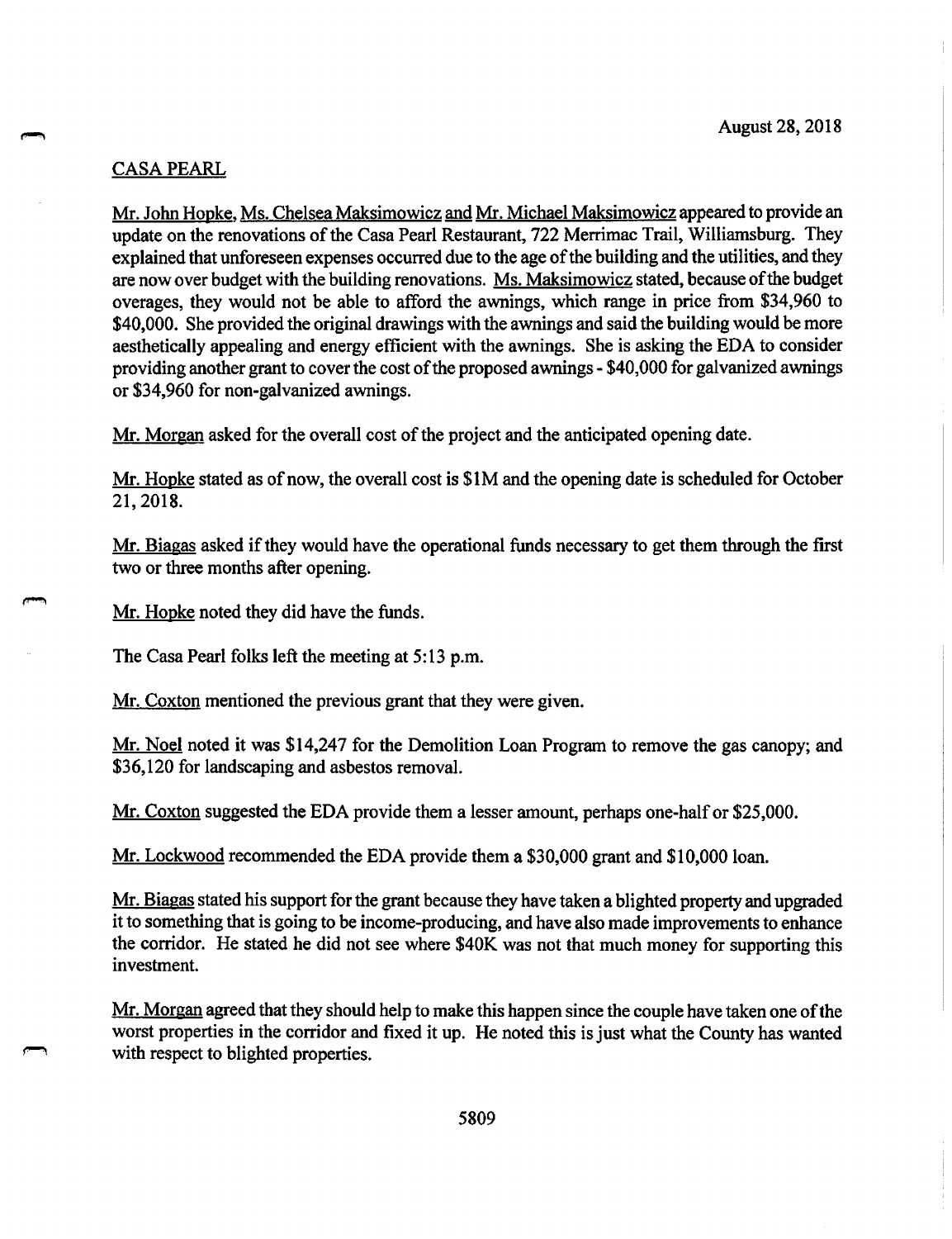Discussion took place concerning a 'buy-in' for the property owners.

Mr. Biagas moved to approve a \$30,000 grant for the awning improvement, with the option of an interest-free \$10,000 loan, with payments to begin after the  $24<sup>th</sup>$  month of operation.

On roll call the vote was:

Yea: (7) Coxton, Lockwood, Meade, Schultz, Biagas, Carter, Moberg Nay: (0)

#### 7 120-7124 GEORGE WASHINGTON MEMORIAL HIGHWAY (GWMH)

Mr. Noel reported that the County-acquired the property, across from the EDA-owned lot at 7 120- 7124 GWMH, will be used as a regional drainage project. He stated an easement will be needed across the EDA-owned property to help facilitate drainage to this basin.

Mr. Lockwood moved to approve a variable width easement to the County for ingress-egress of the EDA-owned property located at 7120-7124 George Washington Memorial Highway.

On roll call the vote was:

Yea: (7) Lockwood, Meade, Schultz, Biagas, Carter, Coxton, Moberg Nay: (0)

#### APPROVAL OF MlNUTES

Mr. Noel reported there was a scrivener's error in the February 27, 2018 meeting minutes that indicated an incorrect address. He is asking for a motion to correct the address in the minutes.

Mr. Coxton moved to amend the February 27, 2018 minutes to read as follows:

Mr. Noel discussed the possible land exchange of EDA-owned property, located at 9219 George Washington Memorial Highway, for the County-owned property located at 57516710 George Washington Memorial Highway. The County-owned parcel contains a pump station with a great deal of surplus land. The parcel will have to be subdivided before it can be exchanged. He stated these two properties were close in valuation, but noted the EDA would probably realize more money, by selling the residue pump station property than by selling the parcel currently owned. He noted that the owners of the adjacent land have expressed interest in acquiring this property.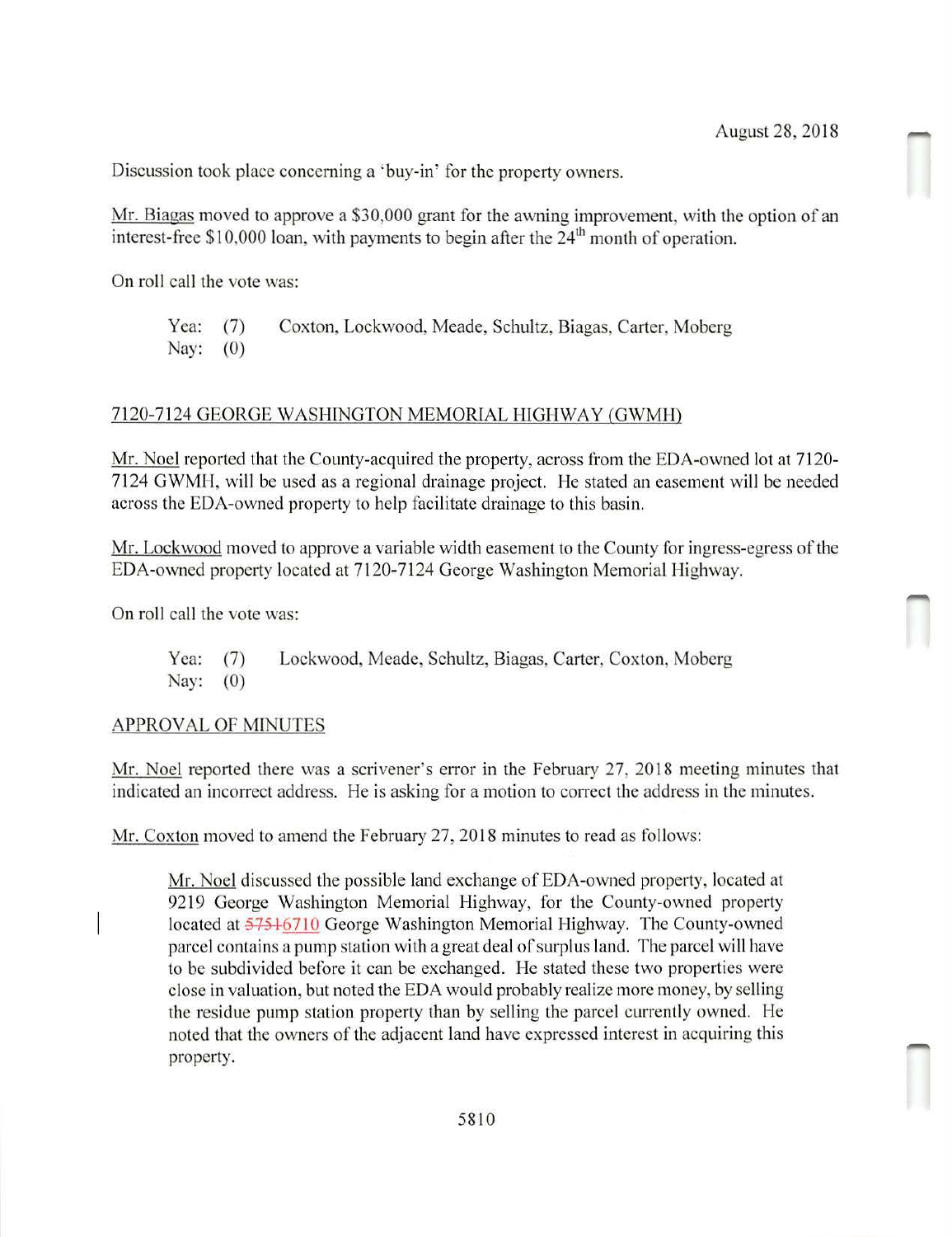August 28, 2018<br>Mr. Anderson moved to approve the land exchange, between the County of York and the Economic Development Authority, which would allow the even swap of property owned by the EDA at 9219 George Washington Memorial Highway and property owned by the County at 57516710 George Washington Memorial Highway. The EDA will pay for subdividing the pump station parcel.

On roll call the vote was:

Yea: (7) Meade, Schultz, Biagas, Carter, Caxton, Lockwood, Moberg Nay: (0)

#### **OLD BUSINESS**

#### GO VAGRANT

Mr. Noel provided an update on the GO VA Grant for the Fuel Farm property for the Unmanned Systems Testing and Demonstration Area. He noted there is a solar company, KDC Solar, interested in purchasing the entire 462-acre tract. Mr. Noel mentioned they have expressed an interest in a binding Memorandum of Understanding with the RIFA, currently being formed, memorializing an exchange of land for infrastructure development. Mr. Noel stated with respect to the grant, they have engaged Patten, Wornom, Hatten & Diamonstein to assist with the formation of the Regional Industrial Facility Authority (RlFA) and it will be named the Eastern Virginia Regional Industrial Facility Authority. He stated the goal is for it to be formed by November 1, 2018 and to be opened up to other localities. Mr. Noel noted that work has begun on preparing an RFP for engineering/construction plan services for the first phase of development.

## GREATER WILLIAMSBURG PARTNERSHIP (GWP)

Mr. Noel gave an update on the GWP and stated they will not be hiring an Executive Director as previously planned. He explained the plan is to engage a mid-level type person to handle matters with the board and to reevaluate how the partnership moves forward with promulgating regional economic development. He shared concerns about the partnership's ability to perform effective regional economic development when the resources required for proper marketing are limited. Mr. Noel also explained it was decided to include some elected officials as members of the board and to make chief-appointed officials voting members of the board. He said because of a lack of prospects, it is difficult to validate this approach to economic development and determine how the organization should move forward.

Mr. Morgan noted the Chairman of the GWP resigned the day after these decisions were made.

Discussion continued on the focus and the operation of the GWP.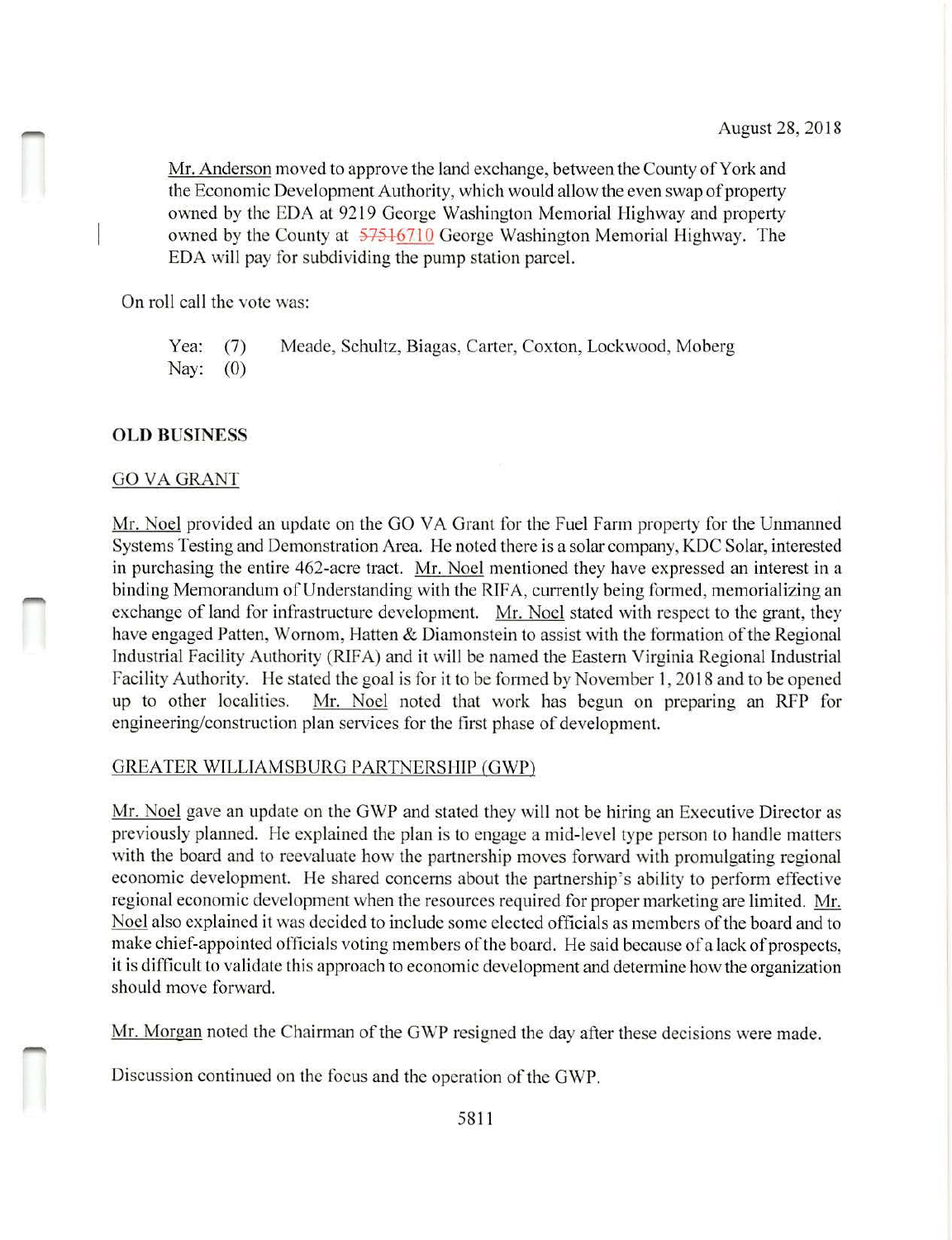## **APPROVAL OF MINUTES**

Mr. Biagas moved that the minutes of the July 24, 2018 Regular Meeting be approved.

On roll call the vote was:

Yea: (7) Schultz, Biagas, Carter, Coxton, Meade, Moberg

Nay: (0)

Abstention: (1) Lockwood

## **COUNTY ADMINISTRATOR COMMENTS**

Mr. Morgan reported the preliminary performance of fiscal year ended July 1, 2018 with an approximate surplus of\$SM with a \$208M budget. He noted that the surplus does not have to be put into the capital budget because of the expected \$4M from SB942 that has been added. Mr. Morgan mentioned that, even though the surplus was smaller than last year's \$7M, the amount available for discretionary use is basically the same as last year. He noted approximately \$2.5M of the \$5M is discretionary after paying a few things. Mr. Morgan stated there is a large facility study recommendation going to the Board of Supervisors next week and, because of SB942, the County now has the ability to plan future capital projects that have long been deferred. He mentioned the Yorktown Library will be closed for expansion and the County is looking for temporary space to move staff and inventory. He noted they are exploring space in the York Village and perhaps exchanging rent for providing a capital grant to fix up the property thereby improving the aesthetics of the shopping center.

## **DIRECTOR OF ECONOMIC DEVELOPMENT COMMENTS**

Mr. Noel reported that Project Crypto is still moving forward and he has received the needed electricity information on the project from Dominion Virginia Power. He stated the prospect is going to inquire with Dominion about an option to buy all of the land, the virtual building site, and the bowtie site, the remaining land in the YRCP and the fly ash cells.

## **ASSISTANT DIRECTOR OF ECONOMIC DEVELOPMENT COMMENTS**

No comments.